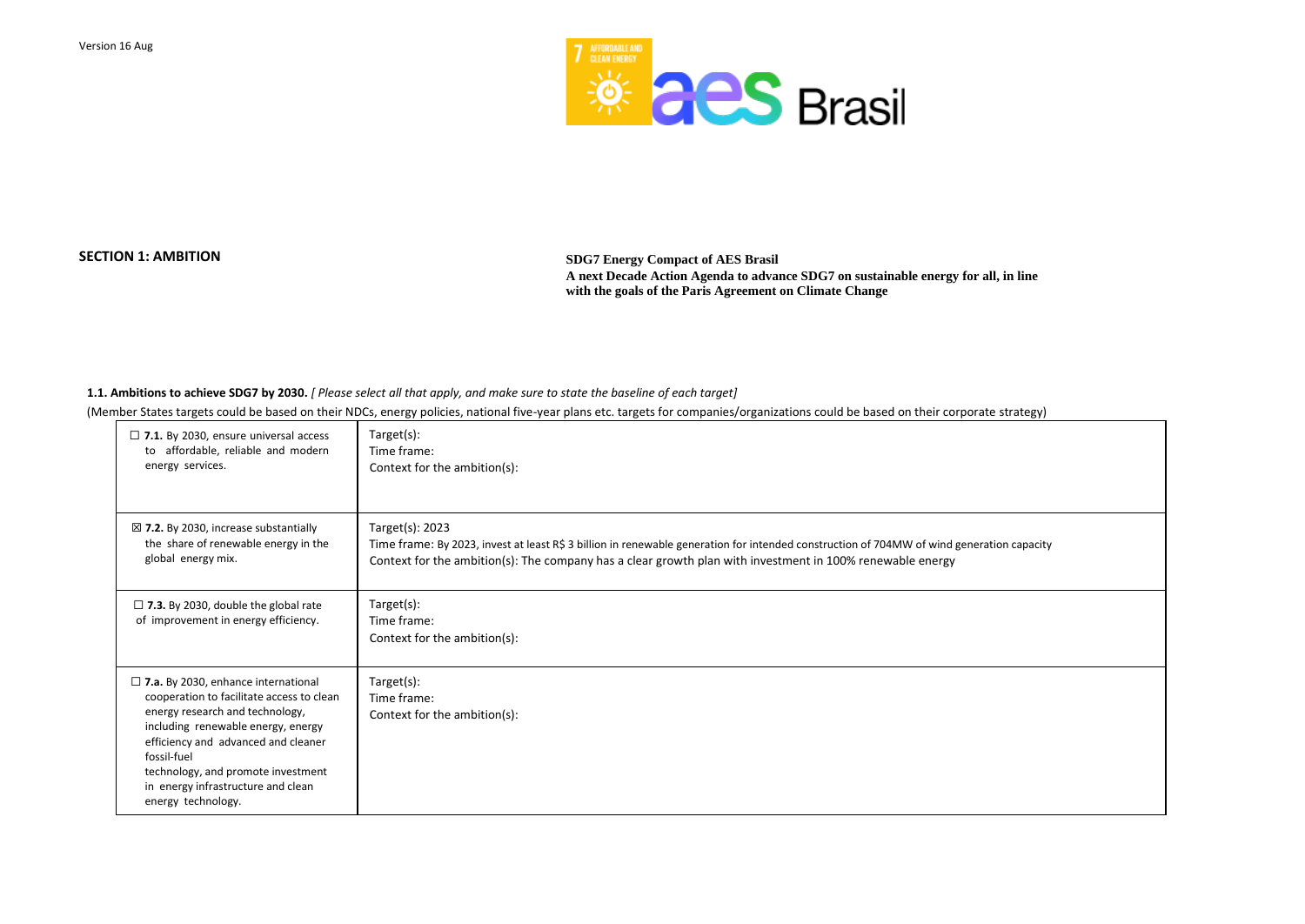| $\Box$ 7.b. By 2030, expand infrastructure and<br>upgrade technology for supplying<br>modern and sustainable energy<br>services for all in developing countries,<br>in particular least developed countries,<br>small island<br>developing States, and land-locked<br>developing countries, in accordance<br>with their respective programs of<br>support. | Target(s):<br>Time frame:<br>Context for the ambition(s): |
|------------------------------------------------------------------------------------------------------------------------------------------------------------------------------------------------------------------------------------------------------------------------------------------------------------------------------------------------------------|-----------------------------------------------------------|
|------------------------------------------------------------------------------------------------------------------------------------------------------------------------------------------------------------------------------------------------------------------------------------------------------------------------------------------------------------|-----------------------------------------------------------|

| Description of action (please specify for which ambition from Section 1) | Investing to build new renewable generation plants in Bahia and Rio Grande do Norte, whose estimated investment will be R\$ 3 billion by 2023 | Start and end date<br>2021 to 2023 |
|--------------------------------------------------------------------------|-----------------------------------------------------------------------------------------------------------------------------------------------|------------------------------------|
| Description of action (please specify for which ambition from Section 1) |                                                                                                                                               | Start and end date                 |
| Description of action (please specify for which ambition from Section 1) |                                                                                                                                               | Start and end date                 |
| Description of action (please specify for which ambition from Section 1) |                                                                                                                                               | Start and end date                 |

**1.2. Other ambitions in support of SDG7 by 2030 and net-zero emissions by 2050.** *[Please describe below e.g., coal phase out or reforming fossil fuel subsidies etc.]* Version 16 Aug

Target(s): Time frame: Context for the ambition(s):

# **SECTION 2: ACTIONS TO ACHIEVE THE AMBITION**

2.1. Please add at least one key action for each of the elaborated ambition(s) from section 1. *[Please add rows as needed].* 

# **SECTION 3: OUTCOMES**

3.1*.* Please add at least one measurable and time-based outcome for **each** of the actions from section 2. *[Please add rows as needed].*

| Outcome                                                                | Date         |
|------------------------------------------------------------------------|--------------|
| Invest at least R\$ 3 billion in new 704MW of wind generation capacity | 2021 to 2023 |
|                                                                        |              |

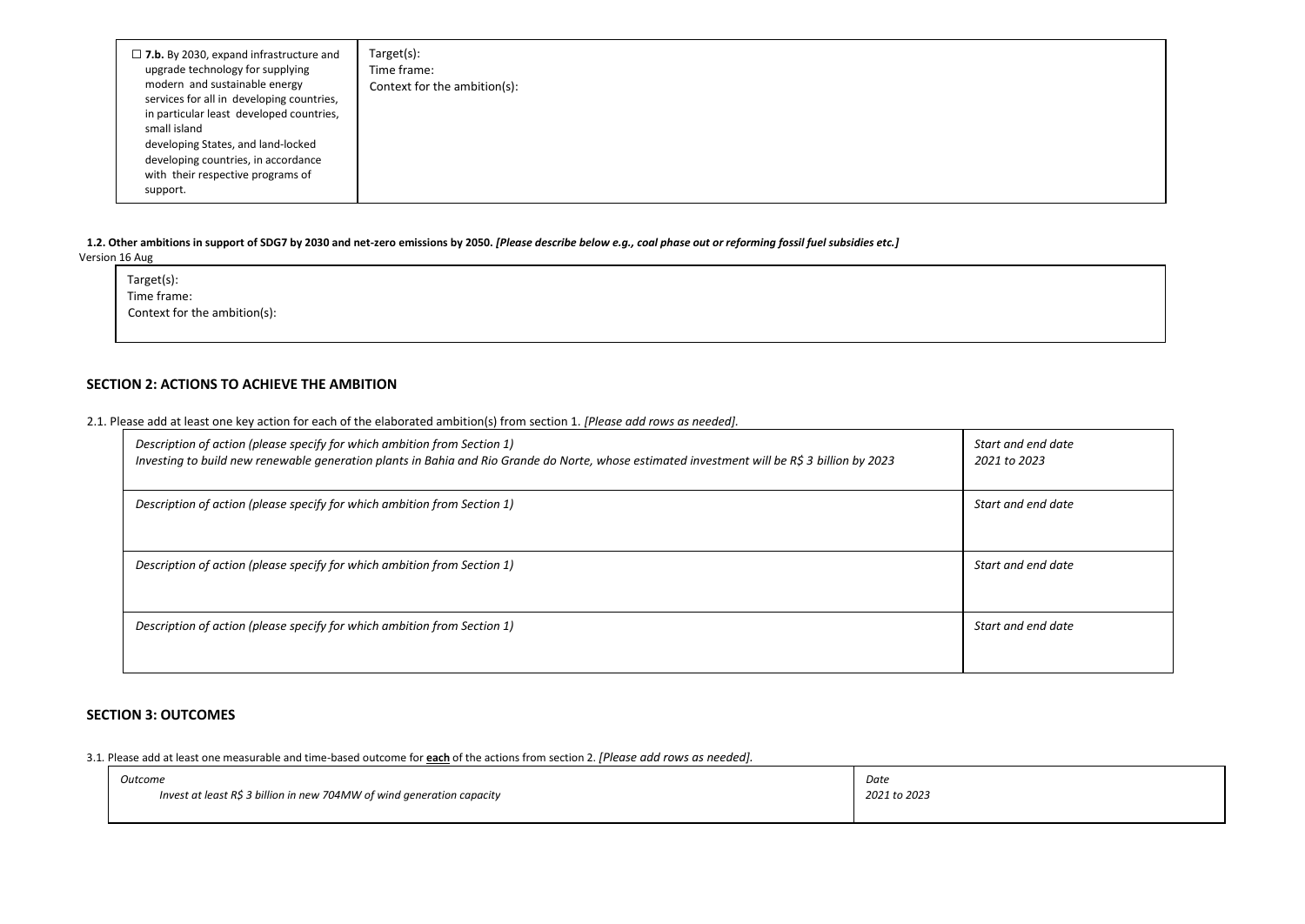## **SECTION 4: REQUIRED RESOURCES AND SUPPORT**

#### 4.1. Please specify required finance and investments for **each** of the actions in section 2.

Invest at least R\$ 3 billion in a combination of debt and equity funding

#### 4.2. [For countries only] In case support is required for the actions in section 2, please select from below and describe the required support and specify for which action.

*[Examples of support for Member States could include: Access to low-cost affordable debt through strategic de-risking instruments, capacity building in data collection; development of integrated energy plans and energy transition pathways; technical assistance, etc.]* 

The action will contribute to goal 7.2 of increasing the share of renewable energies in the global energy mix, while also contributing to positive socioeconomic impacts in regions where the new renewable generation plants will be installed.

| $\Box$ Financing            | Description |
|-----------------------------|-------------|
| $\Box$ In-Kind contribution | Description |
| □ Technical Support         | Description |
| □ Other/Please specify      | Description |

## **SECTION 5: IMPACT**

5.3. Alignment with Paris Agreement and net-zero by 2050 - Please describe how each of the actions from section 2 align with the Paris Agreement and national NDCs (if applicable) and support the net-zero emissions by 2050. *[up to 500 words, please upload supporting strategy documents as needed]* 

The renewable generation doesn't generate greenhouse gas emissions in their operation, thus, the increase of renewables in the global energy mix is alignment with Paris Agreement and net-zero by 2050.





5.1. Countries planned for implementation including number of people potentially impacted.

| Brazil |  |  |  |
|--------|--|--|--|
|        |  |  |  |

5.2. Alignment with the 2030 Agenda for Sustainable Development – Please describe how **each** of the actions from section 2 impact advancing the SDGs by 2030. *[up to 500 words, please upload supporting strategy documents as needed]*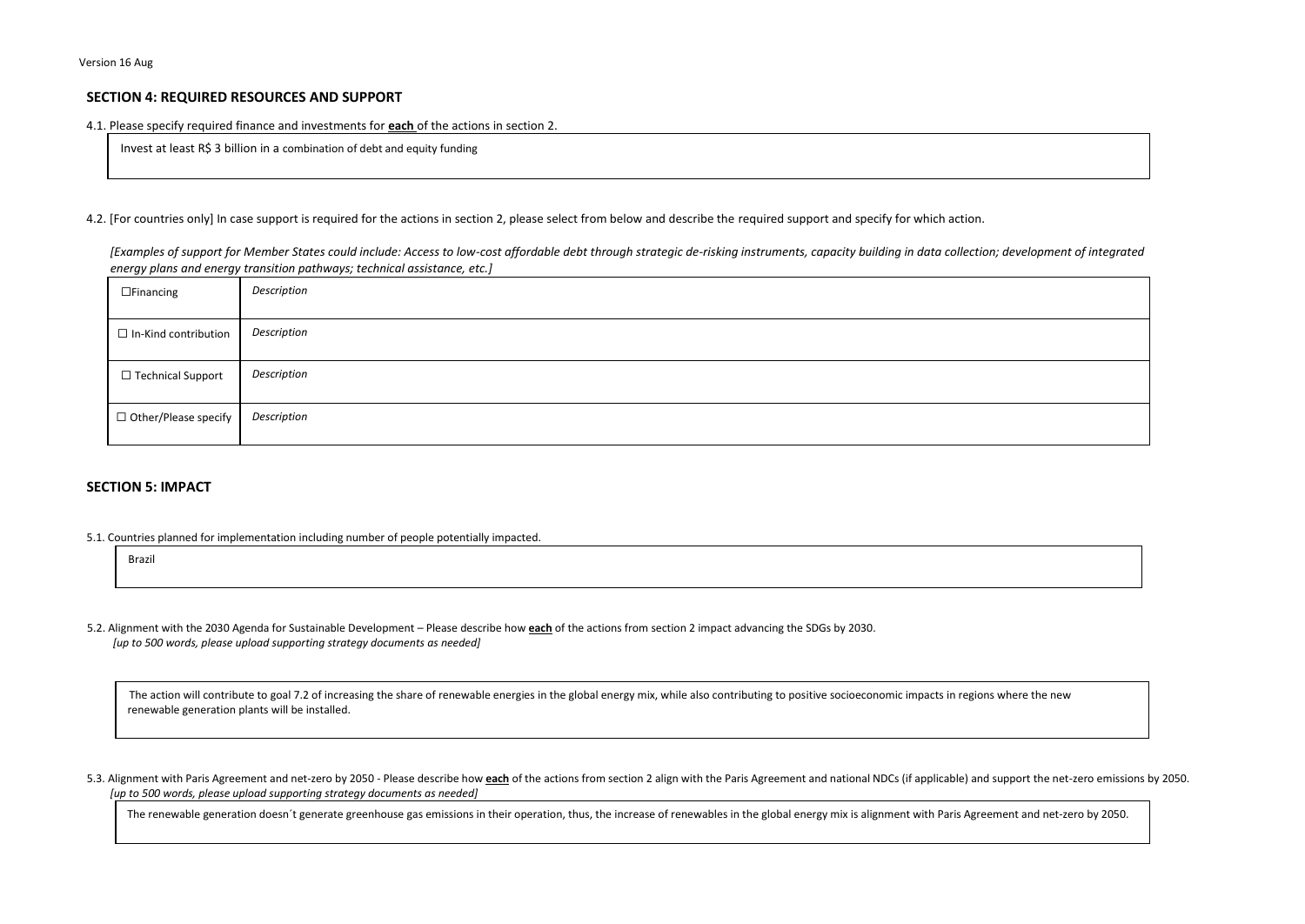## **SECTION 6: MONITORING AND REPORTING**

6.1. Please describe how you intend to track the progress of the proposed outcomes in section 3. Please also describe if you intend to use other existing reporting frameworks to track progress on the proposed outcomes.

The progress of goals will be disclosed in financial results and in the annual Sustainability Report.

### **SECTION 7: GUIDING PRINCIPLES CHECKLIST**

Please use the checklist below to validate that the proposed Energy Compact is aligned with the guiding principles.

- I. Stepping up ambition and accelerating action Increase contribution of and accelerate the implementation of the SDG7 targets in support of the 2030 Agenda for Sustainable Development for Paris Agreement I. 1. Does
	- the Energy Compact strengthen and/or add a target, commitment, policy, action related to SDG7 and its linkages to the other SDGs that results in a higher cumulative impact compared to existing frameworks? ⊠Yes ☐No
	- *I.2. Does the Energy Compact increase the geographical and/or sectoral coverage of SDG7 related efforts?* ⊠Yes □No
	- I.3. Does the Energy Compact consider inclusion of key priority issues towards achieving SDG7 by 2030 and the net-zero emission goal of the Paris Agreement by 2050 as defied by latest global analysis and data including t *outcome of the Technical Working Groups?* ☒Yes ☐No
- II. Alignment with the 2030 agenda on Sustainable Development Goals Ensure coherence and alignment with SDG implementation plans and strategies by 2030 as well as national development plans and priorities. *II.1. Has the Energy Compact considered enabling actions of SDG7 to reach the other sustainable development goals by 2030?* ⊠Yes □No
	- *II.2. Does the Energy Compact align with national, sectoral, and/or sub-national sustainable development strategies/plans, including SDG implementation plans/roadmaps?* ☒Yes ☐No
	- *II.3. Has the Energy Compact considered a timeframe in line with the Decade of Action?* ⊠Yes □No
- **III. Alignment with Paris Agreement and net-zero by 2050**  Ensure coherence and alignment with the Nationally Determined Contributions, long term net zero emission strategies.
	- *III.1. Has the Energy Compact considered a timeframe in line with the net-zero goal of the Paris Agreement by 2050?* ⊠Yes □No
	- *III.2. Has the Energy Compact considered energy-related targets and information in the updated/enhanced NDCs?* ⊠Yes □No
	- *III.3. Has the Energy Compact considered alignment with reaching the net-zero emissions goal set by many countries by 2050?* □Yes □No
- **IV. Leaving no one behind, strengthening inclusion, interlinkages, and synergies** Enabling the achievement of SDGs and just transition by reflecting interlinkages with other
	- SDGs. *IV.1. Does the Energy Compact include socio-economic impacts of measures being considered?* ⊠Yes □No
	- *IV.2. Does the Energy Compact identify steps towards an inclusive, just energy transition?* ⊠Yes □No

IV.3. Does the Energy Compact consider measures that address the needs of the most vulnerable groups (e.g. those impacted the most by energy transitions, lack of energy access)?  $\boxtimes$ Yes  $\Box$ No V. Feasibility and **Robustness -** Commitments and measures are technically sound, feasible, and verifiable based a set of objectives with specific performance indicators, baselines, targets and data sources as needed. *V.1. Is the*  information included in the Energy Compact based on updated quality data and sectoral assessments, with clear and transparent methodologies related to the proposed measures? ⊠Yes □No V.2. Has the Energy *Compact considered inclusion of a set of SMART (specific, measurable, achievable, resource-based and time based) objectives?* ⊠Yes □No

V.3. Has the Energy Compact considered issues related to means of implementation to ensure feasibility of measures proposed (e.g. cost and financing strategy, technical assistant needs and partnerships, policy and regulato *gaps, data and technology)?* ☒Yes ☐No

Version 16 Aug